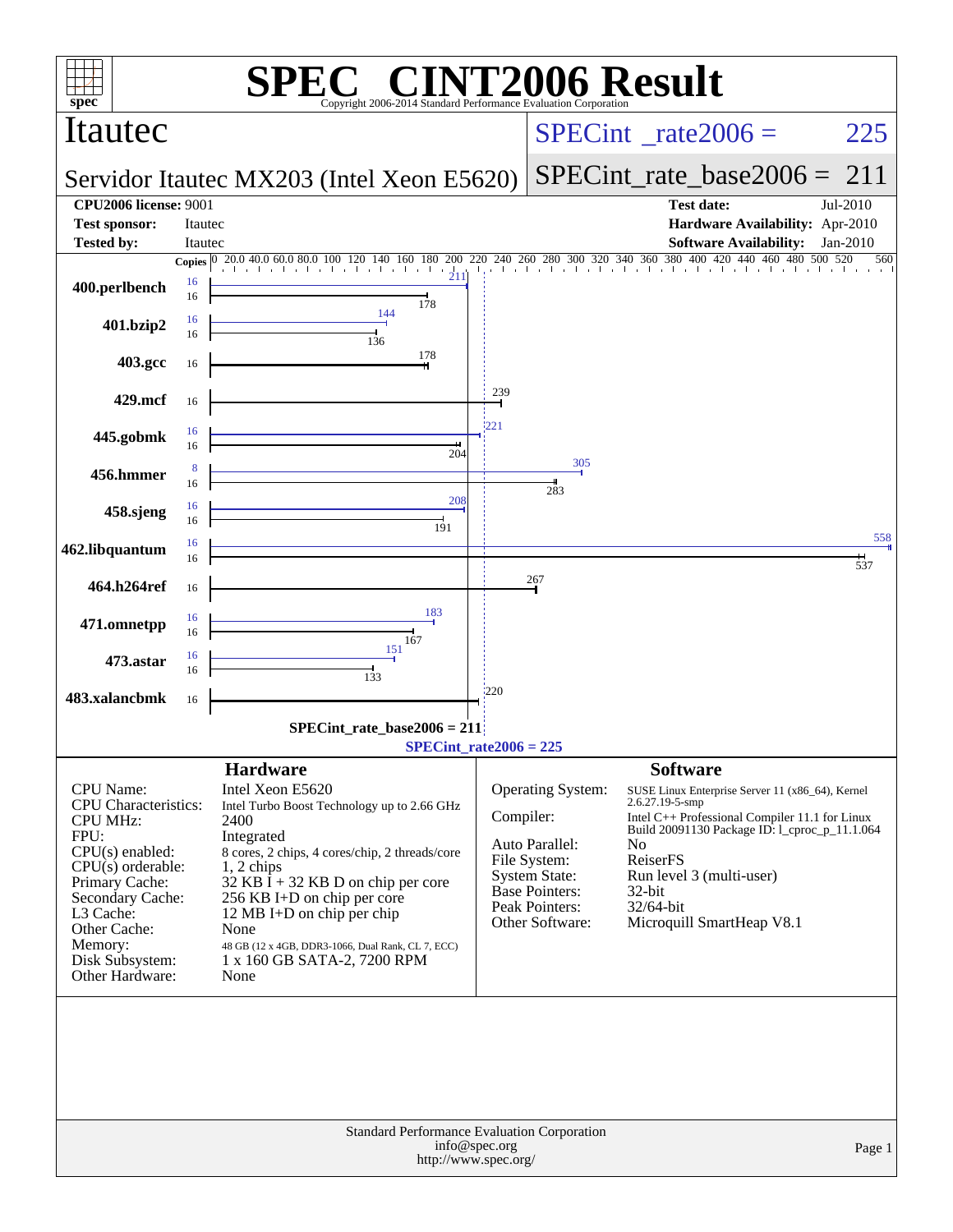

#### Itautec

#### SPECint rate $2006 = 225$

#### Servidor Itautec MX203 (Intel Xeon E5620)

[SPECint\\_rate\\_base2006 =](http://www.spec.org/auto/cpu2006/Docs/result-fields.html#SPECintratebase2006) 211

**[CPU2006 license:](http://www.spec.org/auto/cpu2006/Docs/result-fields.html#CPU2006license)** 9001 **[Test date:](http://www.spec.org/auto/cpu2006/Docs/result-fields.html#Testdate)** Jul-2010

**[Test sponsor:](http://www.spec.org/auto/cpu2006/Docs/result-fields.html#Testsponsor)** Itautec **[Hardware Availability:](http://www.spec.org/auto/cpu2006/Docs/result-fields.html#HardwareAvailability)** Apr-2010 **[Tested by:](http://www.spec.org/auto/cpu2006/Docs/result-fields.html#Testedby)** Itautec **[Software Availability:](http://www.spec.org/auto/cpu2006/Docs/result-fields.html#SoftwareAvailability)** Jan-2010

#### **[Results Table](http://www.spec.org/auto/cpu2006/Docs/result-fields.html#ResultsTable)**

|                  | <b>Base</b>   |                |       |                                                                                                          |            |                |                  | <b>Peak</b>   |                |              |                |              |                |              |
|------------------|---------------|----------------|-------|----------------------------------------------------------------------------------------------------------|------------|----------------|------------------|---------------|----------------|--------------|----------------|--------------|----------------|--------------|
| <b>Benchmark</b> | <b>Copies</b> | <b>Seconds</b> | Ratio | <b>Seconds</b>                                                                                           | Ratio      | <b>Seconds</b> | Ratio            | <b>Copies</b> | <b>Seconds</b> | <b>Ratio</b> | <b>Seconds</b> | <b>Ratio</b> | <b>Seconds</b> | <b>Ratio</b> |
| 400.perlbench    | 16            | 878            | 178   | 876                                                                                                      | 178        | 879            | 178              | 16            | 743            | 211          | 741            | 211          | 744            | 210          |
| 401.bzip2        | 16            | 1136           | 136   | 1135                                                                                                     | <b>136</b> | 1132           | 136 <sub>l</sub> | 16            | 1070           | 144          | 1069           | 144          | 1067           | 145          |
| $403.\text{gcc}$ | 16            | 733            | 176   | 723                                                                                                      | 178        | 721            | 179              | 16            | 733            | 176          | 723            | 178          | 721            | 179          |
| $429$ .mcf       | 16            | 613            | 238   | 611                                                                                                      | 239        | 611            | 239              | 16            | 613            | 238          | 611            | 239          | 611            | 239          |
| $445$ .gobm $k$  | 16            | 831            | 202   | 817                                                                                                      | 205        | 822            | 204              | 16            | 758            | 222          | 761            | 221          | 759            | 221          |
| 456.hmmer        | 16            | 527            | 283   | 530                                                                                                      | 282        | 526            | 284              |               | 245            | 305          | 245            | 305          | 246            | 304          |
| $458$ .sjeng     | 16            | 1013           | 191   | 1014                                                                                                     | 191        | 1014           | 191              | 16            | 929            | 208          | 929            | 208          | 931            | 208          |
| 462.libquantum   | 16            | 617            | 537   | 618                                                                                                      | 537        | 623            | 532              | 16            | 594            | 558          | 596            | 556          | 594            | 558          |
| 464.h264ref      | 16            | 1329           | 266   | 1327                                                                                                     | 267        | 1321           | 268              | 16            | 1329           | 266          | 1327           | 267          | 1321           | 268          |
| 471.omnetpp      | 16            | 600            | 167   | 602                                                                                                      | 166        | 600            | 167              | 16            | 545            | 183          | 546            | 183          | 546            | 183          |
| $473$ . astar    | 16            | 842            | 133   | 843                                                                                                      | <b>133</b> | 843            | 133              | 16            | 744            | 151          | 745            | 151          | 744            | <u>151</u>   |
| 483.xalancbmk    | 16            | 501            | 220   | 502                                                                                                      | <b>220</b> | 501            | 220              | 16            | 501            | 220          | 502            | 220          | 501            | 220          |
|                  |               |                |       | Results appear in the order in which they were run. Bold underlined text indicates a median measurement. |            |                |                  |               |                |              |                |              |                |              |

#### **[Submit Notes](http://www.spec.org/auto/cpu2006/Docs/result-fields.html#SubmitNotes)**

The config file option 'submit' was used. numactl was used to bind copies to the cores

#### **[Operating System Notes](http://www.spec.org/auto/cpu2006/Docs/result-fields.html#OperatingSystemNotes)**

'ulimit -s unlimited' was used to set the stacksize to unlimited prior to run.

#### **[General Notes](http://www.spec.org/auto/cpu2006/Docs/result-fields.html#GeneralNotes)**

This result was measured on the Servidor Itautec MX223. The Servidor Itautec MX223 and the Servidor Itautec MX203 are electronically equivalent.

### **[Base Compiler Invocation](http://www.spec.org/auto/cpu2006/Docs/result-fields.html#BaseCompilerInvocation)**

[C benchmarks](http://www.spec.org/auto/cpu2006/Docs/result-fields.html#Cbenchmarks): [icc -m32](http://www.spec.org/cpu2006/results/res2010q3/cpu2006-20100727-12694.flags.html#user_CCbase_intel_icc_32bit_5ff4a39e364c98233615fdd38438c6f2)

[C++ benchmarks:](http://www.spec.org/auto/cpu2006/Docs/result-fields.html#CXXbenchmarks) [icpc -m32](http://www.spec.org/cpu2006/results/res2010q3/cpu2006-20100727-12694.flags.html#user_CXXbase_intel_icpc_32bit_4e5a5ef1a53fd332b3c49e69c3330699)

> Standard Performance Evaluation Corporation [info@spec.org](mailto:info@spec.org) <http://www.spec.org/>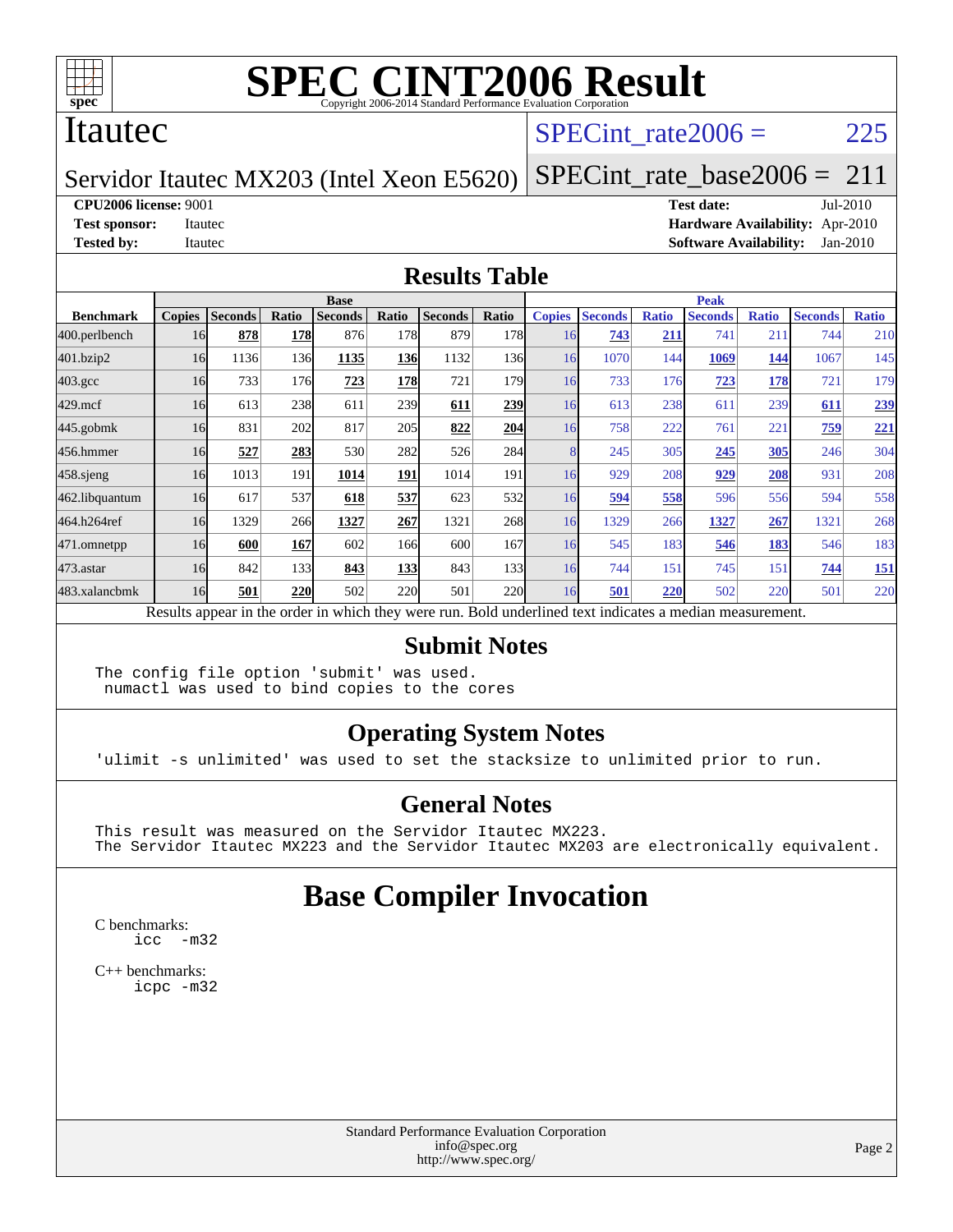

#### Itautec

SPECint rate $2006 = 225$ 

Servidor Itautec MX203 (Intel Xeon E5620) [SPECint\\_rate\\_base2006 =](http://www.spec.org/auto/cpu2006/Docs/result-fields.html#SPECintratebase2006)  $211$ 

**[CPU2006 license:](http://www.spec.org/auto/cpu2006/Docs/result-fields.html#CPU2006license)** 9001 **[Test date:](http://www.spec.org/auto/cpu2006/Docs/result-fields.html#Testdate)** Jul-2010 **[Test sponsor:](http://www.spec.org/auto/cpu2006/Docs/result-fields.html#Testsponsor)** Itautec **[Hardware Availability:](http://www.spec.org/auto/cpu2006/Docs/result-fields.html#HardwareAvailability)** Apr-2010 **[Tested by:](http://www.spec.org/auto/cpu2006/Docs/result-fields.html#Testedby)** Itautec **[Software Availability:](http://www.spec.org/auto/cpu2006/Docs/result-fields.html#SoftwareAvailability)** Jan-2010

### **[Base Portability Flags](http://www.spec.org/auto/cpu2006/Docs/result-fields.html#BasePortabilityFlags)**

 400.perlbench: [-DSPEC\\_CPU\\_LINUX\\_IA32](http://www.spec.org/cpu2006/results/res2010q3/cpu2006-20100727-12694.flags.html#b400.perlbench_baseCPORTABILITY_DSPEC_CPU_LINUX_IA32) 462.libquantum: [-DSPEC\\_CPU\\_LINUX](http://www.spec.org/cpu2006/results/res2010q3/cpu2006-20100727-12694.flags.html#b462.libquantum_baseCPORTABILITY_DSPEC_CPU_LINUX) 483.xalancbmk: [-DSPEC\\_CPU\\_LINUX](http://www.spec.org/cpu2006/results/res2010q3/cpu2006-20100727-12694.flags.html#b483.xalancbmk_baseCXXPORTABILITY_DSPEC_CPU_LINUX)

**[Base Optimization Flags](http://www.spec.org/auto/cpu2006/Docs/result-fields.html#BaseOptimizationFlags)**

[C benchmarks](http://www.spec.org/auto/cpu2006/Docs/result-fields.html#Cbenchmarks):

[-xSSE4.2](http://www.spec.org/cpu2006/results/res2010q3/cpu2006-20100727-12694.flags.html#user_CCbase_f-xSSE42_f91528193cf0b216347adb8b939d4107) [-ipo](http://www.spec.org/cpu2006/results/res2010q3/cpu2006-20100727-12694.flags.html#user_CCbase_f-ipo) [-O3](http://www.spec.org/cpu2006/results/res2010q3/cpu2006-20100727-12694.flags.html#user_CCbase_f-O3) [-no-prec-div](http://www.spec.org/cpu2006/results/res2010q3/cpu2006-20100727-12694.flags.html#user_CCbase_f-no-prec-div) [-static](http://www.spec.org/cpu2006/results/res2010q3/cpu2006-20100727-12694.flags.html#user_CCbase_f-static) [-opt-prefetch](http://www.spec.org/cpu2006/results/res2010q3/cpu2006-20100727-12694.flags.html#user_CCbase_f-opt-prefetch)

[C++ benchmarks:](http://www.spec.org/auto/cpu2006/Docs/result-fields.html#CXXbenchmarks)

[-xSSE4.2](http://www.spec.org/cpu2006/results/res2010q3/cpu2006-20100727-12694.flags.html#user_CXXbase_f-xSSE42_f91528193cf0b216347adb8b939d4107) [-ipo](http://www.spec.org/cpu2006/results/res2010q3/cpu2006-20100727-12694.flags.html#user_CXXbase_f-ipo) [-O3](http://www.spec.org/cpu2006/results/res2010q3/cpu2006-20100727-12694.flags.html#user_CXXbase_f-O3) [-no-prec-div](http://www.spec.org/cpu2006/results/res2010q3/cpu2006-20100727-12694.flags.html#user_CXXbase_f-no-prec-div) [-opt-prefetch](http://www.spec.org/cpu2006/results/res2010q3/cpu2006-20100727-12694.flags.html#user_CXXbase_f-opt-prefetch) [-Wl,-z,muldefs](http://www.spec.org/cpu2006/results/res2010q3/cpu2006-20100727-12694.flags.html#user_CXXbase_link_force_multiple1_74079c344b956b9658436fd1b6dd3a8a) [-L/home/richard/sh/SmartHeap\\_8.1/lib -lsmartheap](http://www.spec.org/cpu2006/results/res2010q3/cpu2006-20100727-12694.flags.html#user_CXXbase_SmartHeap_ca89174614665f48817f3d388ddc383c)

### **[Base Other Flags](http://www.spec.org/auto/cpu2006/Docs/result-fields.html#BaseOtherFlags)**

[C benchmarks](http://www.spec.org/auto/cpu2006/Docs/result-fields.html#Cbenchmarks):

403.gcc: [-Dalloca=\\_alloca](http://www.spec.org/cpu2006/results/res2010q3/cpu2006-20100727-12694.flags.html#b403.gcc_baseEXTRA_CFLAGS_Dalloca_be3056838c12de2578596ca5467af7f3)

### **[Peak Compiler Invocation](http://www.spec.org/auto/cpu2006/Docs/result-fields.html#PeakCompilerInvocation)**

[C benchmarks \(except as noted below\)](http://www.spec.org/auto/cpu2006/Docs/result-fields.html#Cbenchmarksexceptasnotedbelow):

[icc -m32](http://www.spec.org/cpu2006/results/res2010q3/cpu2006-20100727-12694.flags.html#user_CCpeak_intel_icc_32bit_5ff4a39e364c98233615fdd38438c6f2)

401.bzip2: [icc -m64](http://www.spec.org/cpu2006/results/res2010q3/cpu2006-20100727-12694.flags.html#user_peakCCLD401_bzip2_intel_icc_64bit_bda6cc9af1fdbb0edc3795bac97ada53)

456.hmmer: [icc -m64](http://www.spec.org/cpu2006/results/res2010q3/cpu2006-20100727-12694.flags.html#user_peakCCLD456_hmmer_intel_icc_64bit_bda6cc9af1fdbb0edc3795bac97ada53)

458.sjeng: [icc -m64](http://www.spec.org/cpu2006/results/res2010q3/cpu2006-20100727-12694.flags.html#user_peakCCLD458_sjeng_intel_icc_64bit_bda6cc9af1fdbb0edc3795bac97ada53)

462.libquantum: [icc -m64](http://www.spec.org/cpu2006/results/res2010q3/cpu2006-20100727-12694.flags.html#user_peakCCLD462_libquantum_intel_icc_64bit_bda6cc9af1fdbb0edc3795bac97ada53)

[C++ benchmarks \(except as noted below\):](http://www.spec.org/auto/cpu2006/Docs/result-fields.html#CXXbenchmarksexceptasnotedbelow) [icpc -m32](http://www.spec.org/cpu2006/results/res2010q3/cpu2006-20100727-12694.flags.html#user_CXXpeak_intel_icpc_32bit_4e5a5ef1a53fd332b3c49e69c3330699)

473.astar: [icpc -m64](http://www.spec.org/cpu2006/results/res2010q3/cpu2006-20100727-12694.flags.html#user_peakCXXLD473_astar_intel_icpc_64bit_fc66a5337ce925472a5c54ad6a0de310)

## **[Peak Portability Flags](http://www.spec.org/auto/cpu2006/Docs/result-fields.html#PeakPortabilityFlags)**

 400.perlbench: [-DSPEC\\_CPU\\_LINUX\\_IA32](http://www.spec.org/cpu2006/results/res2010q3/cpu2006-20100727-12694.flags.html#b400.perlbench_peakCPORTABILITY_DSPEC_CPU_LINUX_IA32) 401.bzip2: [-DSPEC\\_CPU\\_LP64](http://www.spec.org/cpu2006/results/res2010q3/cpu2006-20100727-12694.flags.html#suite_peakCPORTABILITY401_bzip2_DSPEC_CPU_LP64)

Continued on next page

Standard Performance Evaluation Corporation [info@spec.org](mailto:info@spec.org) <http://www.spec.org/>

Page 3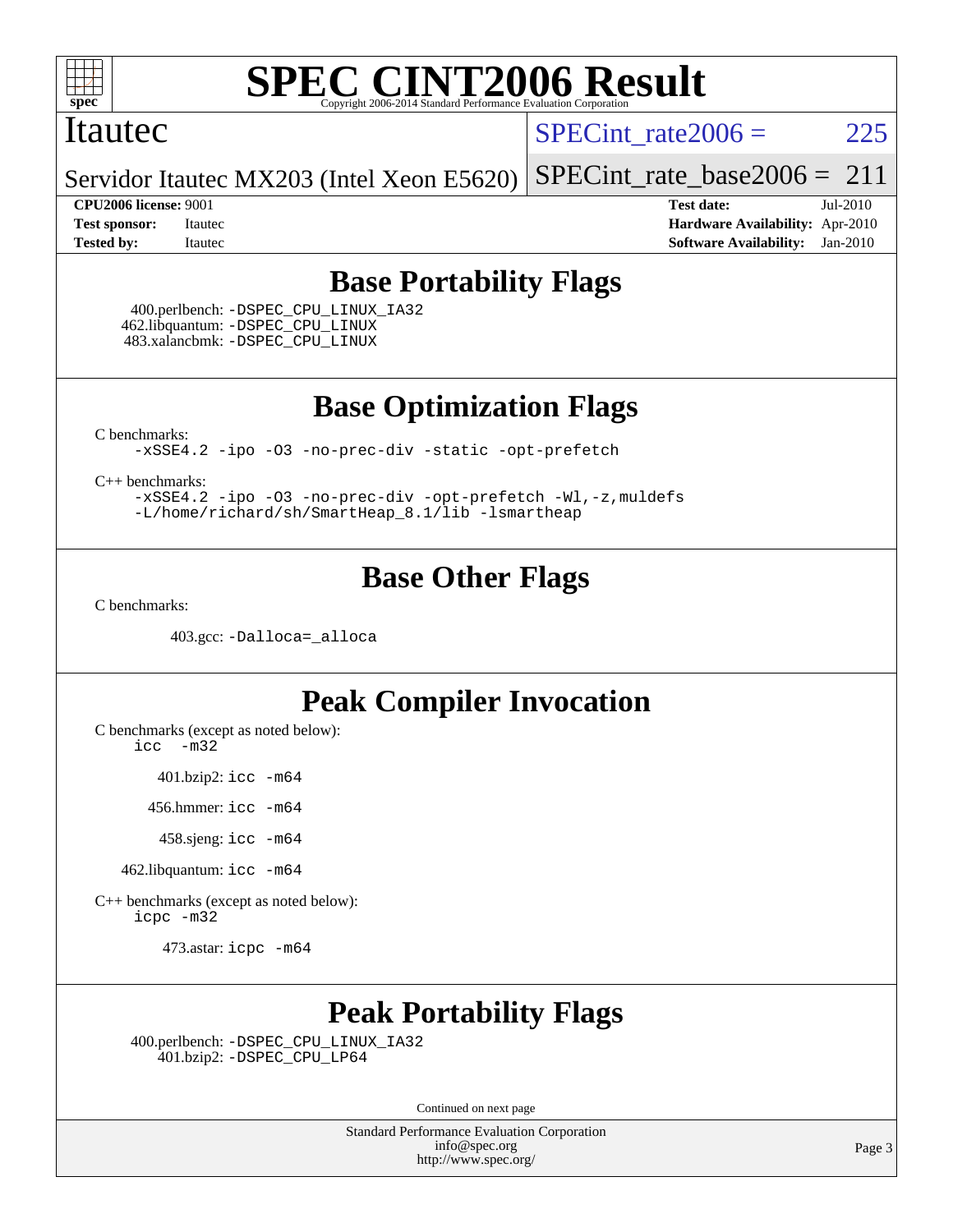

#### Itautec

SPECint rate $2006 = 225$ 

Servidor Itautec MX203 (Intel Xeon E5620) [SPECint\\_rate\\_base2006 =](http://www.spec.org/auto/cpu2006/Docs/result-fields.html#SPECintratebase2006)  $211$ 

**[CPU2006 license:](http://www.spec.org/auto/cpu2006/Docs/result-fields.html#CPU2006license)** 9001 **[Test date:](http://www.spec.org/auto/cpu2006/Docs/result-fields.html#Testdate)** Jul-2010 **[Test sponsor:](http://www.spec.org/auto/cpu2006/Docs/result-fields.html#Testsponsor)** Itautec **[Hardware Availability:](http://www.spec.org/auto/cpu2006/Docs/result-fields.html#HardwareAvailability)** Apr-2010 **[Tested by:](http://www.spec.org/auto/cpu2006/Docs/result-fields.html#Testedby)** Itautec **[Software Availability:](http://www.spec.org/auto/cpu2006/Docs/result-fields.html#SoftwareAvailability)** Jan-2010

# **[Peak Portability Flags \(Continued\)](http://www.spec.org/auto/cpu2006/Docs/result-fields.html#PeakPortabilityFlags)**

 456.hmmer: [-DSPEC\\_CPU\\_LP64](http://www.spec.org/cpu2006/results/res2010q3/cpu2006-20100727-12694.flags.html#suite_peakCPORTABILITY456_hmmer_DSPEC_CPU_LP64) 458.sjeng: [-DSPEC\\_CPU\\_LP64](http://www.spec.org/cpu2006/results/res2010q3/cpu2006-20100727-12694.flags.html#suite_peakCPORTABILITY458_sjeng_DSPEC_CPU_LP64) 462.libquantum: [-DSPEC\\_CPU\\_LP64](http://www.spec.org/cpu2006/results/res2010q3/cpu2006-20100727-12694.flags.html#suite_peakCPORTABILITY462_libquantum_DSPEC_CPU_LP64) [-DSPEC\\_CPU\\_LINUX](http://www.spec.org/cpu2006/results/res2010q3/cpu2006-20100727-12694.flags.html#b462.libquantum_peakCPORTABILITY_DSPEC_CPU_LINUX) 473.astar: [-DSPEC\\_CPU\\_LP64](http://www.spec.org/cpu2006/results/res2010q3/cpu2006-20100727-12694.flags.html#suite_peakCXXPORTABILITY473_astar_DSPEC_CPU_LP64) 483.xalancbmk: [-DSPEC\\_CPU\\_LINUX](http://www.spec.org/cpu2006/results/res2010q3/cpu2006-20100727-12694.flags.html#b483.xalancbmk_peakCXXPORTABILITY_DSPEC_CPU_LINUX)

# **[Peak Optimization Flags](http://www.spec.org/auto/cpu2006/Docs/result-fields.html#PeakOptimizationFlags)**

[C benchmarks](http://www.spec.org/auto/cpu2006/Docs/result-fields.html#Cbenchmarks):

Standard Performance Evaluation Corporation [info@spec.org](mailto:info@spec.org) Page 4 400.perlbench: [-xSSE4.2](http://www.spec.org/cpu2006/results/res2010q3/cpu2006-20100727-12694.flags.html#user_peakPASS2_CFLAGSPASS2_LDCFLAGS400_perlbench_f-xSSE42_f91528193cf0b216347adb8b939d4107)(pass 2) [-prof-gen](http://www.spec.org/cpu2006/results/res2010q3/cpu2006-20100727-12694.flags.html#user_peakPASS1_CFLAGSPASS1_LDCFLAGS400_perlbench_prof_gen_e43856698f6ca7b7e442dfd80e94a8fc)(pass 1) [-ipo](http://www.spec.org/cpu2006/results/res2010q3/cpu2006-20100727-12694.flags.html#user_peakPASS2_CFLAGSPASS2_LDCFLAGS400_perlbench_f-ipo)(pass 2)  $-03$ (pass 2)  $-$ no-prec-div(pass 2)  $-$ static(pass 2) [-prof-use](http://www.spec.org/cpu2006/results/res2010q3/cpu2006-20100727-12694.flags.html#user_peakPASS2_CFLAGSPASS2_LDCFLAGS400_perlbench_prof_use_bccf7792157ff70d64e32fe3e1250b55)(pass 2) [-ansi-alias](http://www.spec.org/cpu2006/results/res2010q3/cpu2006-20100727-12694.flags.html#user_peakCOPTIMIZE400_perlbench_f-ansi-alias) 401.bzip2: [-xSSE4.2](http://www.spec.org/cpu2006/results/res2010q3/cpu2006-20100727-12694.flags.html#user_peakPASS2_CFLAGSPASS2_LDCFLAGS401_bzip2_f-xSSE42_f91528193cf0b216347adb8b939d4107)(pass 2) [-prof-gen](http://www.spec.org/cpu2006/results/res2010q3/cpu2006-20100727-12694.flags.html#user_peakPASS1_CFLAGSPASS1_LDCFLAGS401_bzip2_prof_gen_e43856698f6ca7b7e442dfd80e94a8fc)(pass 1) [-ipo](http://www.spec.org/cpu2006/results/res2010q3/cpu2006-20100727-12694.flags.html#user_peakPASS2_CFLAGSPASS2_LDCFLAGS401_bzip2_f-ipo)(pass 2) [-O3](http://www.spec.org/cpu2006/results/res2010q3/cpu2006-20100727-12694.flags.html#user_peakPASS2_CFLAGSPASS2_LDCFLAGS401_bzip2_f-O3)(pass 2) [-no-prec-div](http://www.spec.org/cpu2006/results/res2010q3/cpu2006-20100727-12694.flags.html#user_peakPASS2_CFLAGSPASS2_LDCFLAGS401_bzip2_f-no-prec-div)(pass 2) [-static](http://www.spec.org/cpu2006/results/res2010q3/cpu2006-20100727-12694.flags.html#user_peakPASS2_CFLAGSPASS2_LDCFLAGS401_bzip2_f-static)(pass 2) [-prof-use](http://www.spec.org/cpu2006/results/res2010q3/cpu2006-20100727-12694.flags.html#user_peakPASS2_CFLAGSPASS2_LDCFLAGS401_bzip2_prof_use_bccf7792157ff70d64e32fe3e1250b55)(pass 2) [-opt-prefetch](http://www.spec.org/cpu2006/results/res2010q3/cpu2006-20100727-12694.flags.html#user_peakCOPTIMIZE401_bzip2_f-opt-prefetch) [-ansi-alias](http://www.spec.org/cpu2006/results/res2010q3/cpu2006-20100727-12694.flags.html#user_peakCOPTIMIZE401_bzip2_f-ansi-alias) [-auto-ilp32](http://www.spec.org/cpu2006/results/res2010q3/cpu2006-20100727-12694.flags.html#user_peakCOPTIMIZE401_bzip2_f-auto-ilp32)  $403.\text{gcc: basepeak}$  = yes  $429$ .mcf: basepeak = yes 445.gobmk: [-xSSE4.2](http://www.spec.org/cpu2006/results/res2010q3/cpu2006-20100727-12694.flags.html#user_peakPASS2_CFLAGSPASS2_LDCFLAGS445_gobmk_f-xSSE42_f91528193cf0b216347adb8b939d4107)(pass 2) [-prof-gen](http://www.spec.org/cpu2006/results/res2010q3/cpu2006-20100727-12694.flags.html#user_peakPASS1_CFLAGSPASS1_LDCFLAGS445_gobmk_prof_gen_e43856698f6ca7b7e442dfd80e94a8fc)(pass 1) [-prof-use](http://www.spec.org/cpu2006/results/res2010q3/cpu2006-20100727-12694.flags.html#user_peakPASS2_CFLAGSPASS2_LDCFLAGS445_gobmk_prof_use_bccf7792157ff70d64e32fe3e1250b55)(pass 2) [-O2](http://www.spec.org/cpu2006/results/res2010q3/cpu2006-20100727-12694.flags.html#user_peakCOPTIMIZE445_gobmk_f-O2) [-ipo](http://www.spec.org/cpu2006/results/res2010q3/cpu2006-20100727-12694.flags.html#user_peakCOPTIMIZE445_gobmk_f-ipo) [-no-prec-div](http://www.spec.org/cpu2006/results/res2010q3/cpu2006-20100727-12694.flags.html#user_peakCOPTIMIZE445_gobmk_f-no-prec-div) [-ansi-alias](http://www.spec.org/cpu2006/results/res2010q3/cpu2006-20100727-12694.flags.html#user_peakCOPTIMIZE445_gobmk_f-ansi-alias) 456.hmmer: [-xSSE4.2](http://www.spec.org/cpu2006/results/res2010q3/cpu2006-20100727-12694.flags.html#user_peakCOPTIMIZE456_hmmer_f-xSSE42_f91528193cf0b216347adb8b939d4107) [-ipo](http://www.spec.org/cpu2006/results/res2010q3/cpu2006-20100727-12694.flags.html#user_peakCOPTIMIZE456_hmmer_f-ipo) [-O3](http://www.spec.org/cpu2006/results/res2010q3/cpu2006-20100727-12694.flags.html#user_peakCOPTIMIZE456_hmmer_f-O3) [-no-prec-div](http://www.spec.org/cpu2006/results/res2010q3/cpu2006-20100727-12694.flags.html#user_peakCOPTIMIZE456_hmmer_f-no-prec-div) [-static](http://www.spec.org/cpu2006/results/res2010q3/cpu2006-20100727-12694.flags.html#user_peakCOPTIMIZE456_hmmer_f-static) [-unroll2](http://www.spec.org/cpu2006/results/res2010q3/cpu2006-20100727-12694.flags.html#user_peakCOPTIMIZE456_hmmer_f-unroll_784dae83bebfb236979b41d2422d7ec2) [-ansi-alias](http://www.spec.org/cpu2006/results/res2010q3/cpu2006-20100727-12694.flags.html#user_peakCOPTIMIZE456_hmmer_f-ansi-alias) [-auto-ilp32](http://www.spec.org/cpu2006/results/res2010q3/cpu2006-20100727-12694.flags.html#user_peakCOPTIMIZE456_hmmer_f-auto-ilp32) 458.sjeng: [-xSSE4.2](http://www.spec.org/cpu2006/results/res2010q3/cpu2006-20100727-12694.flags.html#user_peakPASS2_CFLAGSPASS2_LDCFLAGS458_sjeng_f-xSSE42_f91528193cf0b216347adb8b939d4107)(pass 2) [-prof-gen](http://www.spec.org/cpu2006/results/res2010q3/cpu2006-20100727-12694.flags.html#user_peakPASS1_CFLAGSPASS1_LDCFLAGS458_sjeng_prof_gen_e43856698f6ca7b7e442dfd80e94a8fc)(pass 1) [-ipo](http://www.spec.org/cpu2006/results/res2010q3/cpu2006-20100727-12694.flags.html#user_peakPASS2_CFLAGSPASS2_LDCFLAGS458_sjeng_f-ipo)(pass 2) [-O3](http://www.spec.org/cpu2006/results/res2010q3/cpu2006-20100727-12694.flags.html#user_peakPASS2_CFLAGSPASS2_LDCFLAGS458_sjeng_f-O3)(pass 2) [-no-prec-div](http://www.spec.org/cpu2006/results/res2010q3/cpu2006-20100727-12694.flags.html#user_peakPASS2_CFLAGSPASS2_LDCFLAGS458_sjeng_f-no-prec-div)(pass 2) [-static](http://www.spec.org/cpu2006/results/res2010q3/cpu2006-20100727-12694.flags.html#user_peakPASS2_CFLAGSPASS2_LDCFLAGS458_sjeng_f-static)(pass 2) [-prof-use](http://www.spec.org/cpu2006/results/res2010q3/cpu2006-20100727-12694.flags.html#user_peakPASS2_CFLAGSPASS2_LDCFLAGS458_sjeng_prof_use_bccf7792157ff70d64e32fe3e1250b55)(pass 2) [-unroll4](http://www.spec.org/cpu2006/results/res2010q3/cpu2006-20100727-12694.flags.html#user_peakCOPTIMIZE458_sjeng_f-unroll_4e5e4ed65b7fd20bdcd365bec371b81f) [-auto-ilp32](http://www.spec.org/cpu2006/results/res2010q3/cpu2006-20100727-12694.flags.html#user_peakCOPTIMIZE458_sjeng_f-auto-ilp32) 462.libquantum: [-xSSE4.2](http://www.spec.org/cpu2006/results/res2010q3/cpu2006-20100727-12694.flags.html#user_peakCOPTIMIZE462_libquantum_f-xSSE42_f91528193cf0b216347adb8b939d4107) [-ipo](http://www.spec.org/cpu2006/results/res2010q3/cpu2006-20100727-12694.flags.html#user_peakCOPTIMIZE462_libquantum_f-ipo) [-O3](http://www.spec.org/cpu2006/results/res2010q3/cpu2006-20100727-12694.flags.html#user_peakCOPTIMIZE462_libquantum_f-O3) [-no-prec-div](http://www.spec.org/cpu2006/results/res2010q3/cpu2006-20100727-12694.flags.html#user_peakCOPTIMIZE462_libquantum_f-no-prec-div) [-static](http://www.spec.org/cpu2006/results/res2010q3/cpu2006-20100727-12694.flags.html#user_peakCOPTIMIZE462_libquantum_f-static) [-auto-ilp32](http://www.spec.org/cpu2006/results/res2010q3/cpu2006-20100727-12694.flags.html#user_peakCOPTIMIZE462_libquantum_f-auto-ilp32) [-opt-prefetch](http://www.spec.org/cpu2006/results/res2010q3/cpu2006-20100727-12694.flags.html#user_peakCOPTIMIZE462_libquantum_f-opt-prefetch)  $464.h264$ ref: basepeak = yes [C++ benchmarks:](http://www.spec.org/auto/cpu2006/Docs/result-fields.html#CXXbenchmarks) 471.omnetpp:  $-xSSE4$ . 2(pass 2)  $-prof-qen(pass 1) -ipo(pass 2)$  $-prof-qen(pass 1) -ipo(pass 2)$  $-prof-qen(pass 1) -ipo(pass 2)$ [-O3](http://www.spec.org/cpu2006/results/res2010q3/cpu2006-20100727-12694.flags.html#user_peakPASS2_CXXFLAGSPASS2_LDCXXFLAGS471_omnetpp_f-O3)(pass 2) [-no-prec-div](http://www.spec.org/cpu2006/results/res2010q3/cpu2006-20100727-12694.flags.html#user_peakPASS2_CXXFLAGSPASS2_LDCXXFLAGS471_omnetpp_f-no-prec-div)(pass 2) [-prof-use](http://www.spec.org/cpu2006/results/res2010q3/cpu2006-20100727-12694.flags.html#user_peakPASS2_CXXFLAGSPASS2_LDCXXFLAGS471_omnetpp_prof_use_bccf7792157ff70d64e32fe3e1250b55)(pass 2) [-ansi-alias](http://www.spec.org/cpu2006/results/res2010q3/cpu2006-20100727-12694.flags.html#user_peakCXXOPTIMIZE471_omnetpp_f-ansi-alias) [-opt-ra-region-strategy=block](http://www.spec.org/cpu2006/results/res2010q3/cpu2006-20100727-12694.flags.html#user_peakCXXOPTIMIZE471_omnetpp_f-opt-ra-region-strategy-block_a0a37c372d03933b2a18d4af463c1f69) [-Wl,-z,muldefs](http://www.spec.org/cpu2006/results/res2010q3/cpu2006-20100727-12694.flags.html#user_peakEXTRA_LDFLAGS471_omnetpp_link_force_multiple1_74079c344b956b9658436fd1b6dd3a8a) [-L/home/richard/sh/SmartHeap\\_8.1/lib -lsmartheap](http://www.spec.org/cpu2006/results/res2010q3/cpu2006-20100727-12694.flags.html#user_peakEXTRA_LIBS471_omnetpp_SmartHeap_ca89174614665f48817f3d388ddc383c) 473.astar: [-xSSE4.2](http://www.spec.org/cpu2006/results/res2010q3/cpu2006-20100727-12694.flags.html#user_peakPASS2_CXXFLAGSPASS2_LDCXXFLAGS473_astar_f-xSSE42_f91528193cf0b216347adb8b939d4107)(pass 2) [-prof-gen](http://www.spec.org/cpu2006/results/res2010q3/cpu2006-20100727-12694.flags.html#user_peakPASS1_CXXFLAGSPASS1_LDCXXFLAGS473_astar_prof_gen_e43856698f6ca7b7e442dfd80e94a8fc)(pass 1) [-ipo](http://www.spec.org/cpu2006/results/res2010q3/cpu2006-20100727-12694.flags.html#user_peakPASS2_CXXFLAGSPASS2_LDCXXFLAGS473_astar_f-ipo)(pass 2) [-O3](http://www.spec.org/cpu2006/results/res2010q3/cpu2006-20100727-12694.flags.html#user_peakPASS2_CXXFLAGSPASS2_LDCXXFLAGS473_astar_f-O3)(pass 2) [-no-prec-div](http://www.spec.org/cpu2006/results/res2010q3/cpu2006-20100727-12694.flags.html#user_peakPASS2_CXXFLAGSPASS2_LDCXXFLAGS473_astar_f-no-prec-div)(pass 2) [-prof-use](http://www.spec.org/cpu2006/results/res2010q3/cpu2006-20100727-12694.flags.html#user_peakPASS2_CXXFLAGSPASS2_LDCXXFLAGS473_astar_prof_use_bccf7792157ff70d64e32fe3e1250b55)(pass 2) [-ansi-alias](http://www.spec.org/cpu2006/results/res2010q3/cpu2006-20100727-12694.flags.html#user_peakCXXOPTIMIZE473_astar_f-ansi-alias) [-opt-ra-region-strategy=routine](http://www.spec.org/cpu2006/results/res2010q3/cpu2006-20100727-12694.flags.html#user_peakCXXOPTIMIZE473_astar_f-opt-ra-region-strategy-routine_ba086ea3b1d46a52e1238e2ca173ed44) [-Wl,-z,muldefs](http://www.spec.org/cpu2006/results/res2010q3/cpu2006-20100727-12694.flags.html#user_peakEXTRA_LDFLAGS473_astar_link_force_multiple1_74079c344b956b9658436fd1b6dd3a8a) [-L/home/richard/sh/SmartHeap\\_8/lib -lsmartheap64](http://www.spec.org/cpu2006/results/res2010q3/cpu2006-20100727-12694.flags.html#user_peakEXTRA_LIBS473_astar_SmartHeap64_6dcf82733cc900f52a62ba8d71f5b4d0) Continued on next page

<http://www.spec.org/>